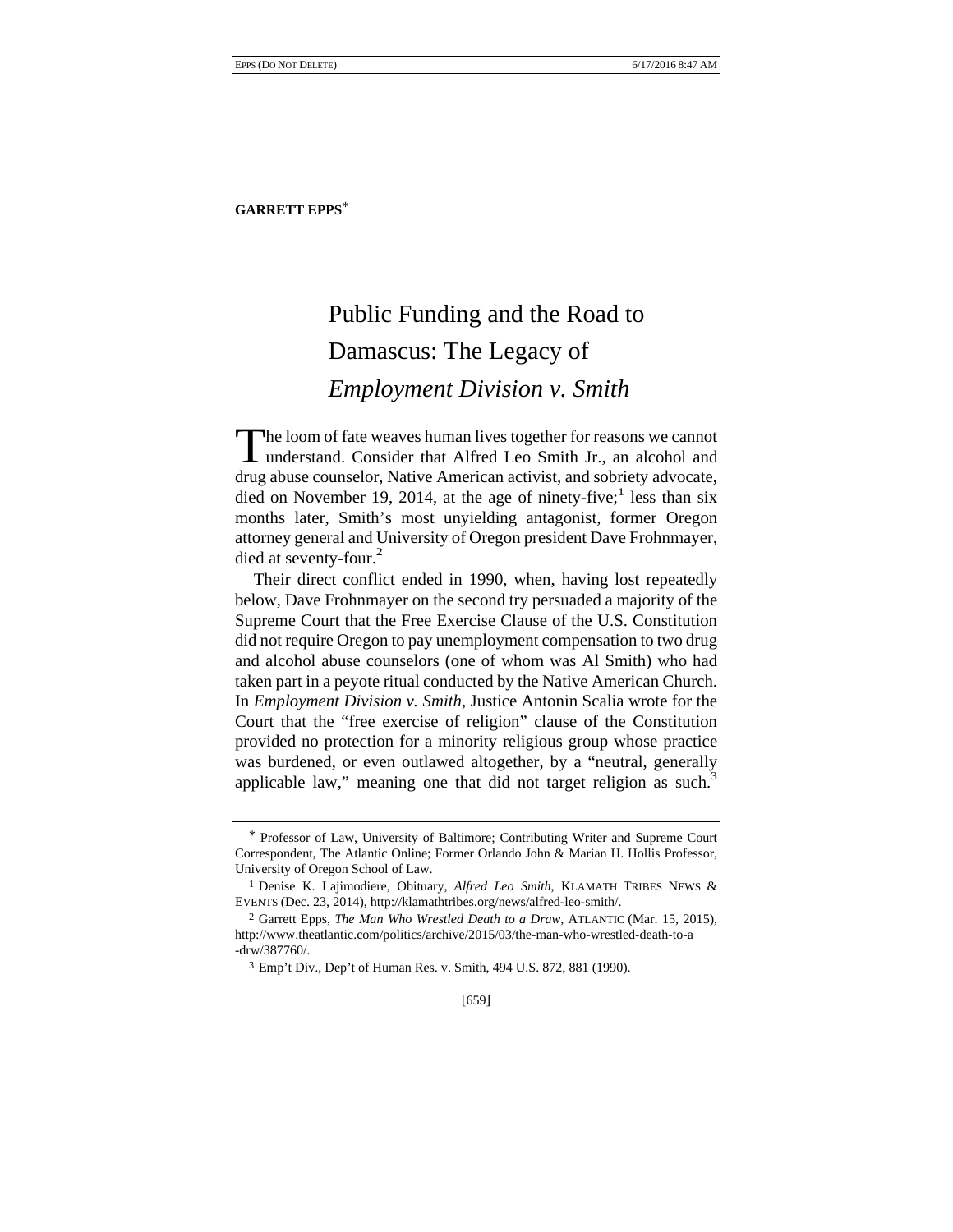Majority hostility could not justify such a ban; simple ignorance or indifference, however, could. This was a surprising ruling. Neither party to the case had briefed or argued it,<sup>4</sup> and the Court had given no hint it was considering it—displaced a test known as "the *Sherbert*  test," which stated that a governmental regulation that "substantially burdened" religious practice must be "narrowly tailored" to further a "compelling" governmental interest.<sup>5</sup>

*Smith* was a famous victory, but not since the Greek general Pyrrhus "won" the battle of Asculum in 279 BCE<sup>6</sup> has a victory proved so hollow. Indeed, it may be that, in the long history of the U.S. Supreme Court, no case has been legislatively repudiated as many times as *Smith*. Frohnmayer was bitterly criticized in his home state for his insistence on pursuing the *Smith* case to this conclusion. The Oregon legislature almost immediately passed legislation protecting peyote worship from criminal prosecution.<sup>7</sup> The U.S. Congress passed not one, not two, but three statutes to erase what were seen as the ill effects of *Smith—*the Religious Freedom Restoration Act of 1993, which reinstated the "compelling governmental interest" test for Free Exercise challenges to "neutral generally applicable law";<sup>8</sup> the American Indian Free Exercise of Religion Amendments of 1994, which threw a statutory blanket over Native American adherents of the

<sup>4</sup> To be strictly correct, the State of Oregon did suggest a similar rule in its first petition for certiorari in the *Smith* saga, which suggested to the Court that the existing "compelling state interest" test for Free Exercise claims might need to be abandoned as a "false step." *See* GARRETT EPPS, TO AN UNKNOWN GOD: RELIGIOUS FREEDOM ON TRIAL 149 (2001) (quoting Petition for Writ of Certiorari, Emp't Div., Dep't of Human Res. v. Smith, 485 U.S. 660 (1988) (Nos. 86-946, 86-947)). However, the State did not pursue that argument in its briefs for *Smith*. That change of strategy came as a result of urgent advice from Professor Jesse Choper, Frohnmayer's former teacher and mentor, that the Court was not ready to abandon the "compelling state interest" test. *See id.* at 149–50. The State returned to that suggestion in its second petition for certiorari in *Smith*, suggesting that the Court hold that "[t]he Free Exercise Clause does not require government to exempt religious peyote or other drug use from valid and neutral criminal laws of general applicability." Petition for Writ of Certiorari to the Supreme Court of the State of Oregon at \*12, *Smith*, 494 U.S. 872 (No. 88-1213) 1989 WL 1174056. However, Oregon abandoned this argument again after the grant of certiorari and placed its case squarely within the "compelling interest" test. *See id.*

<sup>5</sup> Sherbert v. Verner, 374 U.S. 398 (1963); *see also* Hobbie v. Unemployment Comm'n, 480 U.S. 136 (1987); Thomas v. Review Bd., 450 U.S. 707 (1981).

<sup>6</sup> DAVID MATZ, VOICES OF ANCIENT GREECE AND ROME: CONTEMPORARY ACCOUNTS OF DAILY LIFE xxiii (2012).

<sup>7</sup> OR. REV. STAT. § 475.992 (1991) (currently codified at OR. REV. STAT. 475.752  $(2015)$ ).

<sup>8</sup> Religious Freedom Restoration Act of 1993, 42 U.S.C. §§ 2000bb to 2000bb-4 (2012).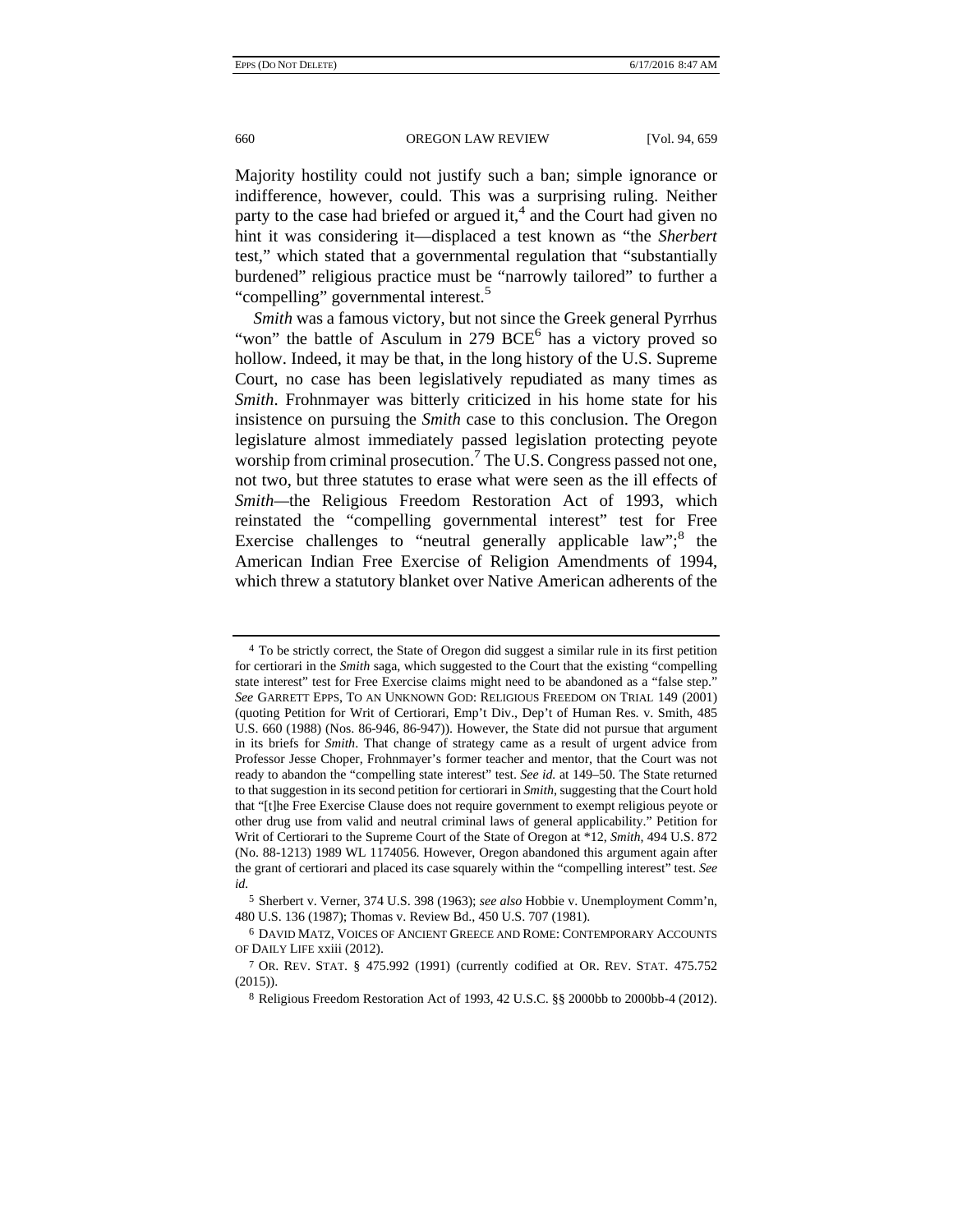Native American Church, protecting it from federal and state law;<sup>9</sup> and the Religious Land Use and Institutionalized Persons Act of 2000, which—after the Supreme Court had held that RFRA could not be applied against the states<sup>10</sup>—reimposed on state governments specific religious-freedom guarantees that protected both churches in zoning disputes and inmates in state prison seeking accommodation of religious practice.<sup>11</sup> Finally, the *Smith* decision triggered enactment of twenty-one state Religious Freedom Restoration Acts, requiring courts to use the "compelling interest" test in state courts when challengers seek exemptions to laws or regulations that burden their religion.<sup>12</sup>

Its aftereffects do not diminish with time, but rather grow. In fact, the current constitutional dialogue in many ways is a series of footnotes to *Smith*. Consider that the Court's most consequential religiousfreedom decision, *Burwell v. Hobby Lobby Stores, Inc.*, extended the "compelling interest" test of RFRA to give a for-profit corporation operating a chain of craft stores a "free exercise" right to refuse to give its employees statutorily mandated contraceptive coverage, on the grounds that the stockholders of the firm objected to some medically approved methods.13 Consider that *Zubik v. Burwell*, one of the most divisive cases on the Court's October 2015 docket, seeks to employ RFRA to allow "religious corporations"—that is, nonprofit corporations with a distinctly religious mission—to refuse even to sign a government form that would allow their employees to receive contraceptive coverage at no cost to, and with no participation by, the nonprofit itself.<sup>14</sup> And finally, consider that the decision in *Obergefell v. Hodges*, in which the Court held that states cannot refuse to recognize and celebrate the marriages of same-sex couples, has set off a new front in the culture wars—a claim that being required to treat same-sex couples as legally married is a "substantial burden" on the

<sup>9</sup> American Indian Religious Freedom Act Amendments of 1994, Pub. L. No. 103-344, 108 Stat. 3125 (1994) (codified as amended at 42 U.S.C. § 1996a).

<sup>10</sup> City of Boerne v. Flores, 521 U.S. 507, 536 (1997).

<sup>11</sup> Protection of Religious Exercise in Land Use and by Institutionalized Persons Act of 2000, Pub. L. No. 106-274, 114 Stat. 806 (2000) (codified as amended at 42 U.S.C. §§ 2000cc to 2000cc-5 (2012)).

<sup>12</sup> *NCSL State Religious Freedom Restoration Acts*, NAT'L CONF. ST. LEGISLATURES (Oct. 15, 2015), http://www.ncsl.org/research/civil-and-criminal-justice/state-rfra-statutes .aspx.

<sup>13</sup> Burwell v. Hobby Lobby Stores, Inc., 134 S. Ct. 2751 (2014).

<sup>14</sup> Petition for Writ of Certiorari, *Zubik v. Burwell*, 778 F.3d 422 (3d Cir. 2015) (Nos. 14- 418, 15-191).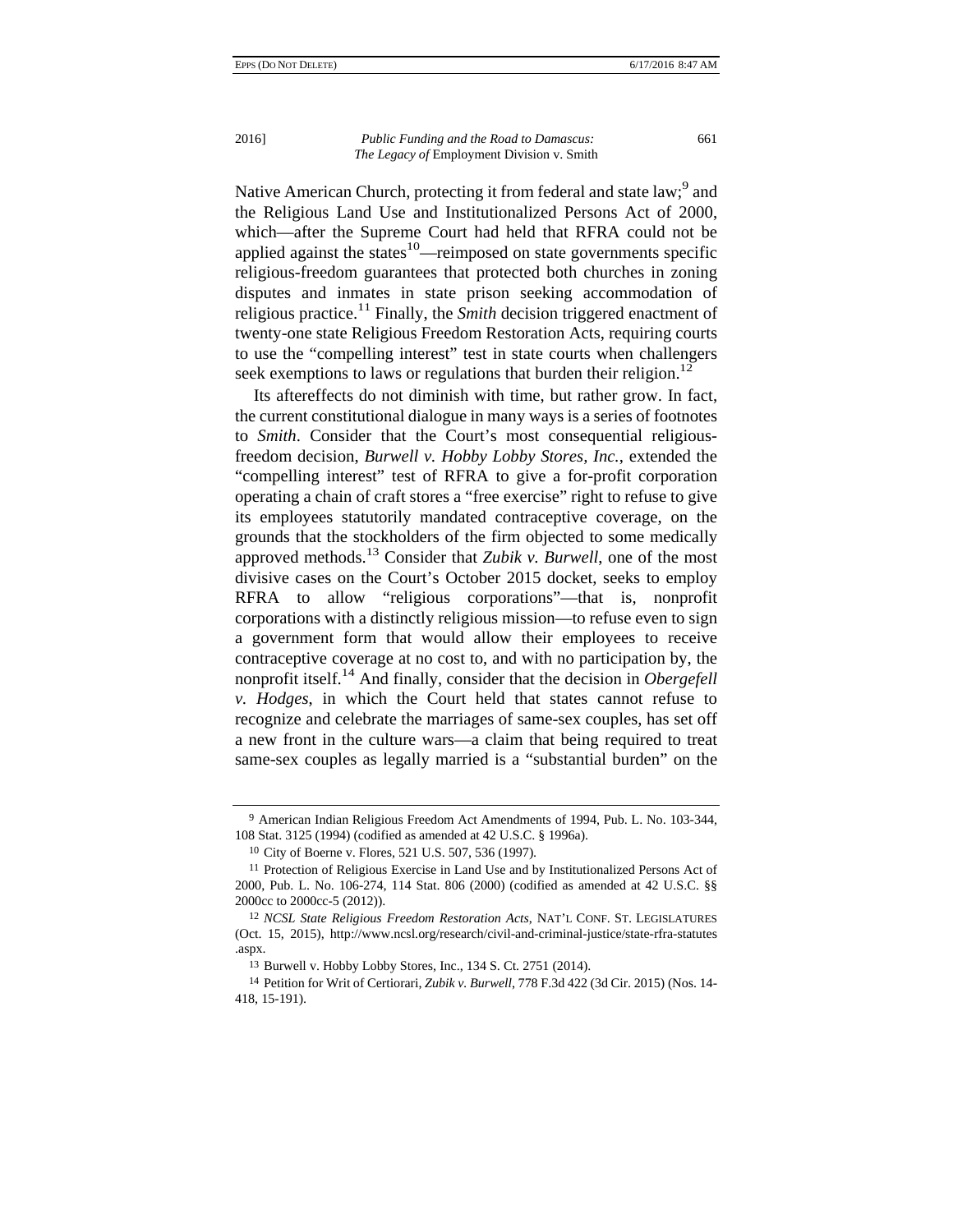religious freedom of business owners and employers.<sup>15</sup> That claim, in fact, has now reached the point that government officials are demanding—and winning—the right to discriminate in the provision of services on the basis of sexual orientation.

In other words, the afterlife of *Smith* is a world in which individuals may wield at once the power of the state and the selectivity of individual conscience; the rights of conscience of minorities—women who seek contraception, or same-sex couples who seek marriage licenses—are to be subordinated to the religious practice of those who hold legal or economic authority.

It is a melancholy development, and one that I suspect Frohnmayer would not welcome.

Dave Frohnmayer was my friend, my dean, and my historical subject—an unusual and possibly explosive combination. My book, *To an Unknown God: Religious Freedom on Trial*, is a history of the case now known as *Employment Division, Oregon Department of Human Resources. v. Smith—*but which in justice should have been entitled *Dave Frohnmayer v. Al Smith*. <sup>16</sup> Before I published the book, I allowed each man to read its manuscript, in order to catch factual mistakes and permit them an opportunity to explain any of their actions that I might have misconstrued or misreported. This kind of review is often a tense proceeding. The subjects sometimes react badly to an outsider's assessment of their conduct. But Frohnmayer had only one modest cavil about the book. In the book's Prologue, I wrote of a moment just before oral argument in *Smith*, in which Frohnmayer realized that to the Native people in the audience at the Court, he and the State of Oregon were viewed as bitter, implacable enemies.17 "How did we get to be the Indian bashers?" he asked his cocounsel, Deputy Attorney General Bill Gary.<sup>18</sup>

It was a foretaste of the understanding that would come to him slowly, over the months and years after the Court's decision, that ... [*Smith*] would become in a way the meaning of Frohnmayer's public career. It would be what lawyers and laypeople remembered when

<sup>15</sup> Obergefell v. Hodges, 135 S. Ct. 2584, 2607–08 (2015).

<sup>16</sup> EPPS, *supra* note 4. The audio and video materials I collected, along with primary documents available nowhere else and transcripts of extensive interviews with principals of the case, are in the University of Oregon Library. They have not been processed or catalogued, but are available to scholars. Garrett Epps Papers (unpublished materials) (on file with University of Oregon Special Collections and University Archives, accession number 01.072.M) (four boxes).

<sup>17</sup> *Id.* at 5–6.

<sup>18</sup> *Id.* at 6.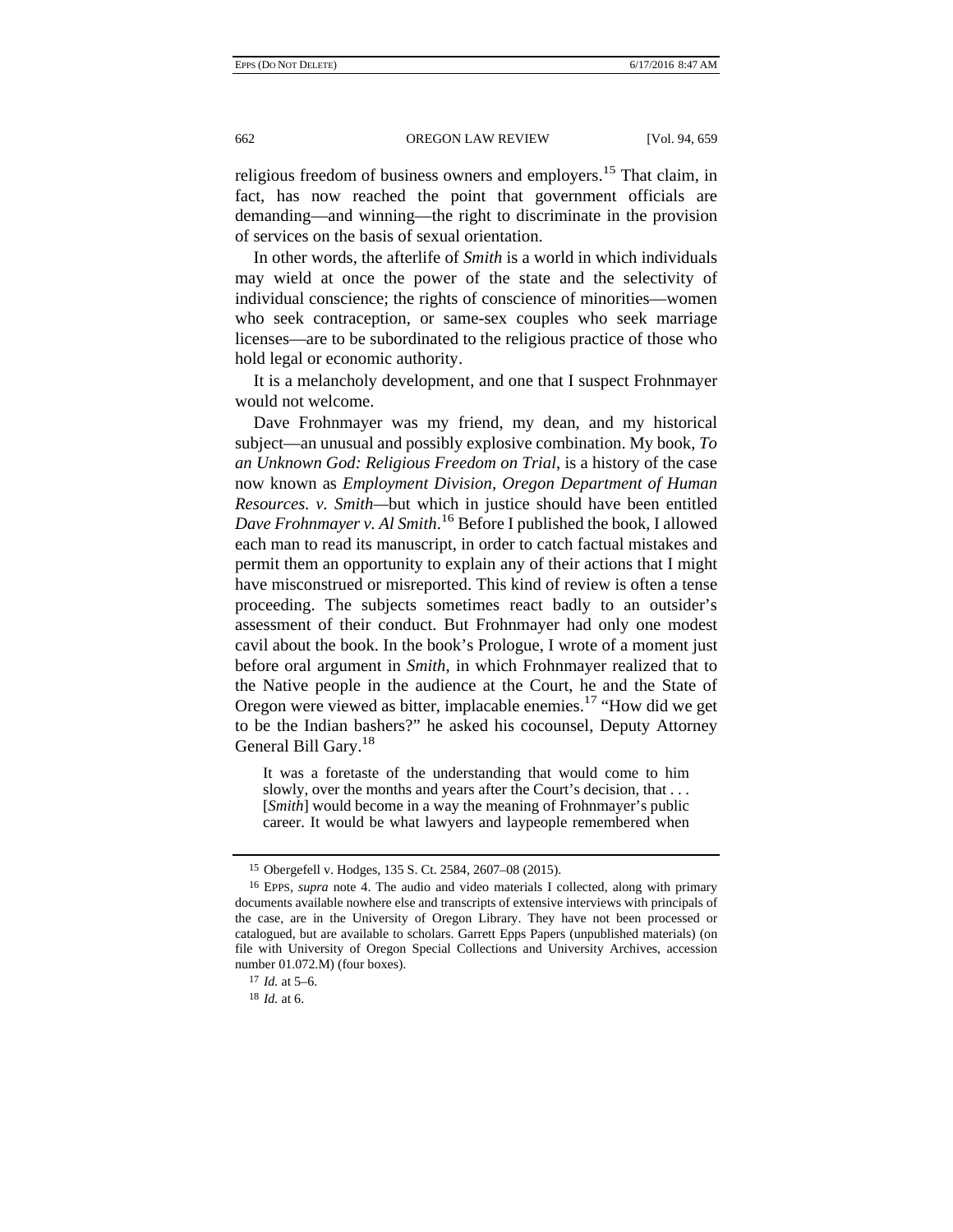they heard his name. Nothing he had done, nothing he would do, would loom larger in the memory of history than this day's work.<sup>19</sup>

Frohnmayer rather mournfully protested this passage. What about his work as president of the University of Oregon? He asked. His work as dean of the University of Oregon Law School, pulling the institution back from the verge of collapse?

What about his work during the Rajneesh crisis of 1981–1985?

I stood by my characterization of his career then; I think it is more than vindicated by subsequent events. *Smith* changed the course of the law in ways that no one at the time could have foreseen. Frohnmayer did not want these changes; he did not foresee them; but he set events in motion—and on several occasions kept them in motion when it seemed that they might stop—that at first tore a hole in the existing structure of Free Exercise doctrine and then replaced it with a fix that becomes more problematic every year.

But Frohnmayer was right to mention the Rajneesh affair. That episode did not rival his work in *Smith* in importance; properly viewed from the point of view of history, it was, instead, a *part of Smith itself*. Had there been no Rajneeshpuram, there might not have been the absolute determination on the part of the Oregon Attorney General's office to litigate and relitigate two modest unemployment claims until the dispute swelled into a landmark, and deeply problematic, decision.

Let us quickly review the Rajneesh affair.<sup>20</sup> In 1981, a Hindu holy man who styled himself Bhagwan Shree Rajneesh sent a disciple to buy a huge ranch near the town of Antelope in rural eastern Oregon. The cult had been driven out of its previous home, in Poona, India, by authorities who objected to Rajneesh's heterodox Hinduism and particularly to his permissive view of sexual activity by his European followers. (While the commune was still in Poona, the director of the Esalen Institute wrote to Rajneesh protesting its use of psychological manipulation and sexual license: "It is as if the worst mistakes of some inexperienced Esalen group leaders of many years ago had been systematized and given the stamp of 'God,'" he wrote.)<sup>21</sup> The disciple—her commune name was Ma Anand Sheela—contracted to purchase Big Muddy Ranch near the tiny town of Antelope, Oregon,

<sup>19</sup> *Id.*

<sup>20</sup> The account that follows is drawn largely from "East of Eden," Chapter Four of EPPS, *supra* note 4, at 66–89.

<sup>21</sup> *Id.* at 68.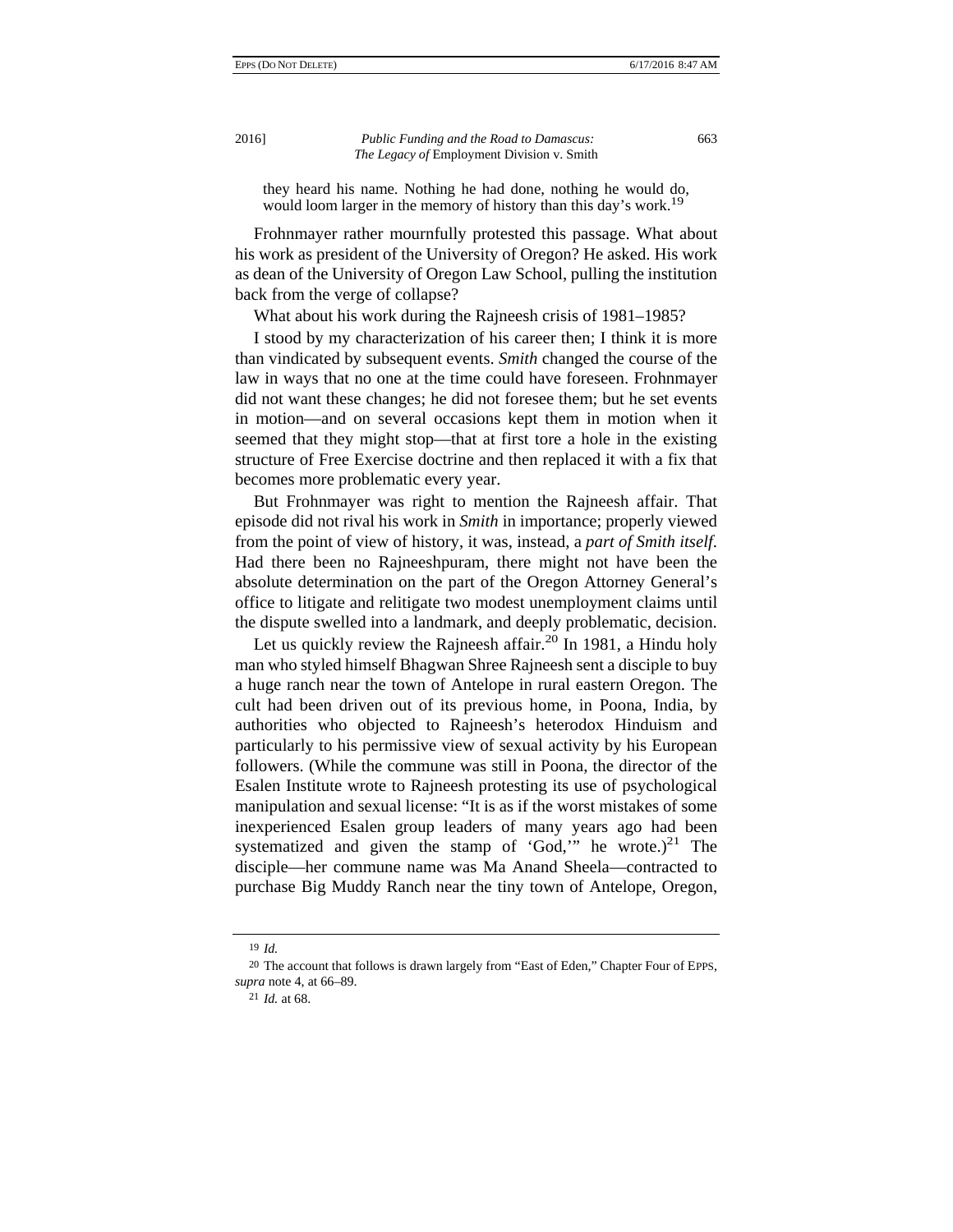"on the west side of the John Day River as it passes through Wasco and Jefferson Counties in the Oregon high desert."<sup>22</sup>

The Rajneeshees, or "sanyassin," apparently believed that the vast emptiness of their new 64,000-acre empire would offer them room to build a city of God in the desert. They are not the first pilgrims to the West to conclude that the wide open spaces there will allow them to live out their fantasies without human interference—to mistake, as I have written elsewhere, "distance for vacancy."<sup>23</sup> In fact, in part because of the fragile nature of Oregon's deserts and watercourses, the state has some of the strictest land-use regulations in the nation. When Rajneesh and his followers unveiled plans to build a conference center and a hotel, along with a permanent residential development, on the ranch, they were stopped dead by the state's Land Conservation and Development Commission. Rural areas, they discovered, cannot be the sites of such development—unless they are within the "urban growth boundary" of an incorporated city. They responded by taking over the government of Antelope (thus gaining the benefit of its "urban growth boundary"), and by winning approval from the Wasco County Board of Commissioners to incorporate the ranch itself as another city, to be called "Rajneeshpuram." That victory alarmed a member of the state legislature, who asked the Attorney General's office for a formal opinion whether the town's incorporation—and its unique organization—violated the state or federal constitutions.<sup>24</sup>

In the opinion, Frohnmayer recapped the unusual status of the city of Rajneeshpuram. All the property inside the "city" limits was owned by a private nonprofit corporation controlled by the sect. Only members of the sect were permitted to live inside the city limits. The city maintained its right to close both private and public roadways inside city limits to all but residents and invited guests. In addition, the city maintained a state-funded police force under control of the corporation and entirely staffed by Rajneesh devotees.

The question, then, was whether payment of state funds to the city for police and other purposes was "in violation of Art I, § 5 and the Establishment Clause of the First Amendment."25 Frohnmayer's answer was yes; and beyond that, fatefully, he wrote that "the very incorporation and continued existence of such a city under the facts

<sup>22</sup> *Id.* at 69.

<sup>23</sup> Garrett Epps, *Meanness in This World*, 14 WIDENER L.J. 847, 847 (2005).

<sup>24</sup> 44 Op. Or. Att'y Gen. 20, 22 (1983).

<sup>25</sup> *Id.* at 21.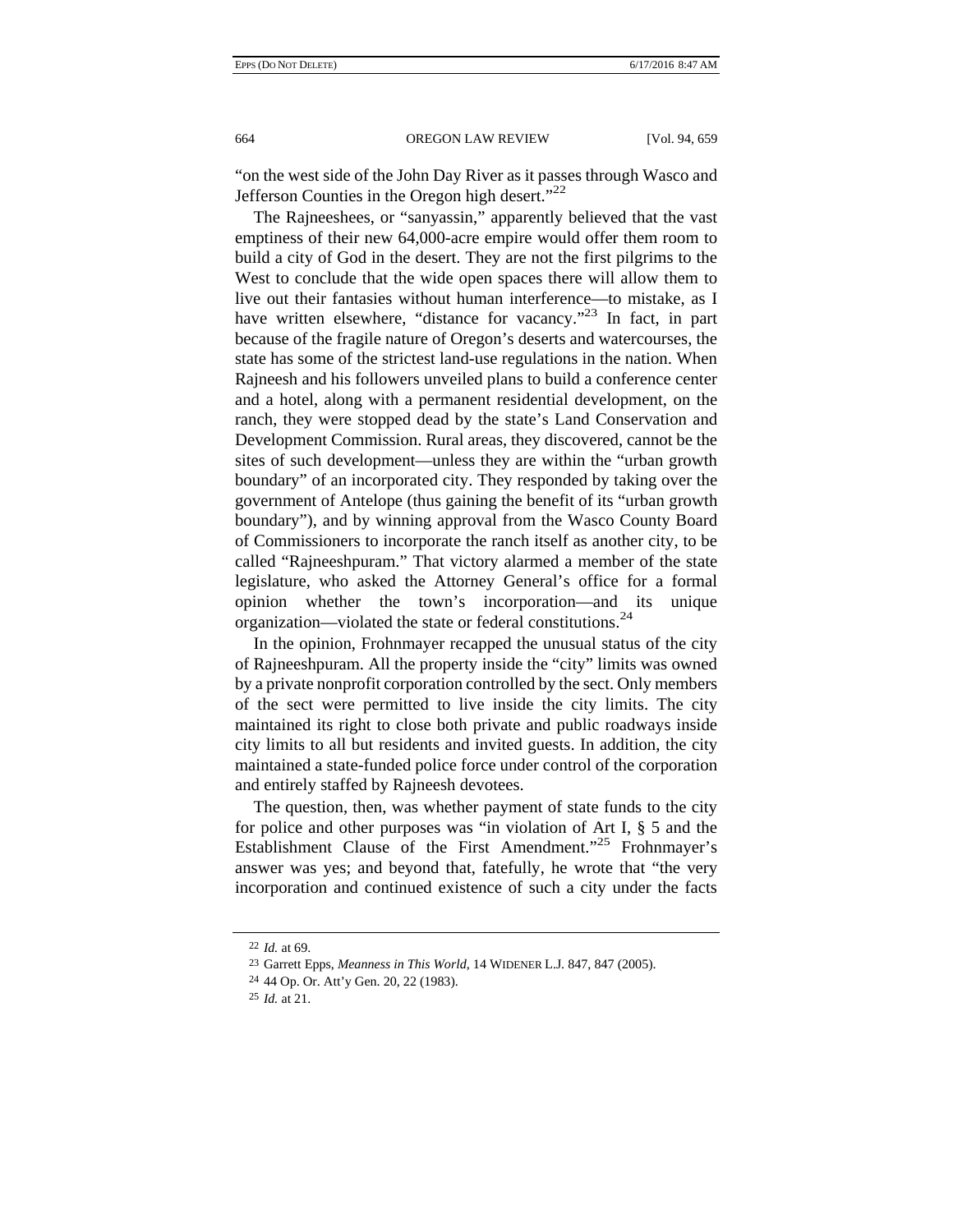assumed is a violation of the Establishment Clause, and possibly also of the Oregon Constitution."26

The opinion brought Frohnmayer into the field as the most dangerous and tenacious enemy of the Rajneesh cult. From then until the dissolution of the city in 1985, Frohnmayer was, to Rajneesh and his followers, Public Enemy Number One. When I interviewed him a decade and a half later, he remained possessive and proud of the opinion.

Here is the important language:

 American history chronicles the experience of lonely minorities seeking refuge from religious persecution. Liberty of conscience and belief is not merely an abstract icon of our constitutional guarantees, state and federal. The Mayflower Compact sealed the promises of a religious minority consenting to a system of civil government. Roger William[s] and other dissenters from the New England Puritan establishment fled to Rhode Island to protect their fundamental beliefs, and to establish a society without an established church. Brigham Young and his Mormon followers made history in a pilgrimage to a frontier affording protection from oppression. The spartan Amish lifestyle has been guarded from improper state intrusions. Thousands of Jewish refugees from Hitler's death camps came to these shores and enriched our culture. The constitutional battle for private Catholic education—ultimately resolved by the United States Supreme Court—was fought against the governmentally enforced bigotry of the Ku Klux Klan five decades ago in this very state. All these experiences reinforce the commitment of this nation's founders to protection of the free exercise of religion. Tolerance is not merely a moral virtue; it is a matter of constitutional policy.

 But the very diversity of beliefs and convictions which led the authors of the Bill of Rights to protect religious liberty generated a parallel constitutional restriction. Neither the United States government nor that of the State of Oregon may create a state religion or an established government church. This restriction in favor of governmental religious neutrality obviously extends to political subdivisions such as cities, counties and school boards.

 We need look no further than the contemporary civil strife of Ireland, Iran, and Lebanon to grasp the historic wisdom of the prohibition against state-sponsored religion. A tragic price in human bloodshed has been paid whenever government has claimed the right to construct the exclusive thoroughfare to spiritual redemption. Our legal system requires that the pathway to religion be private and internal to each pilgrim's mind and soul. The state and federal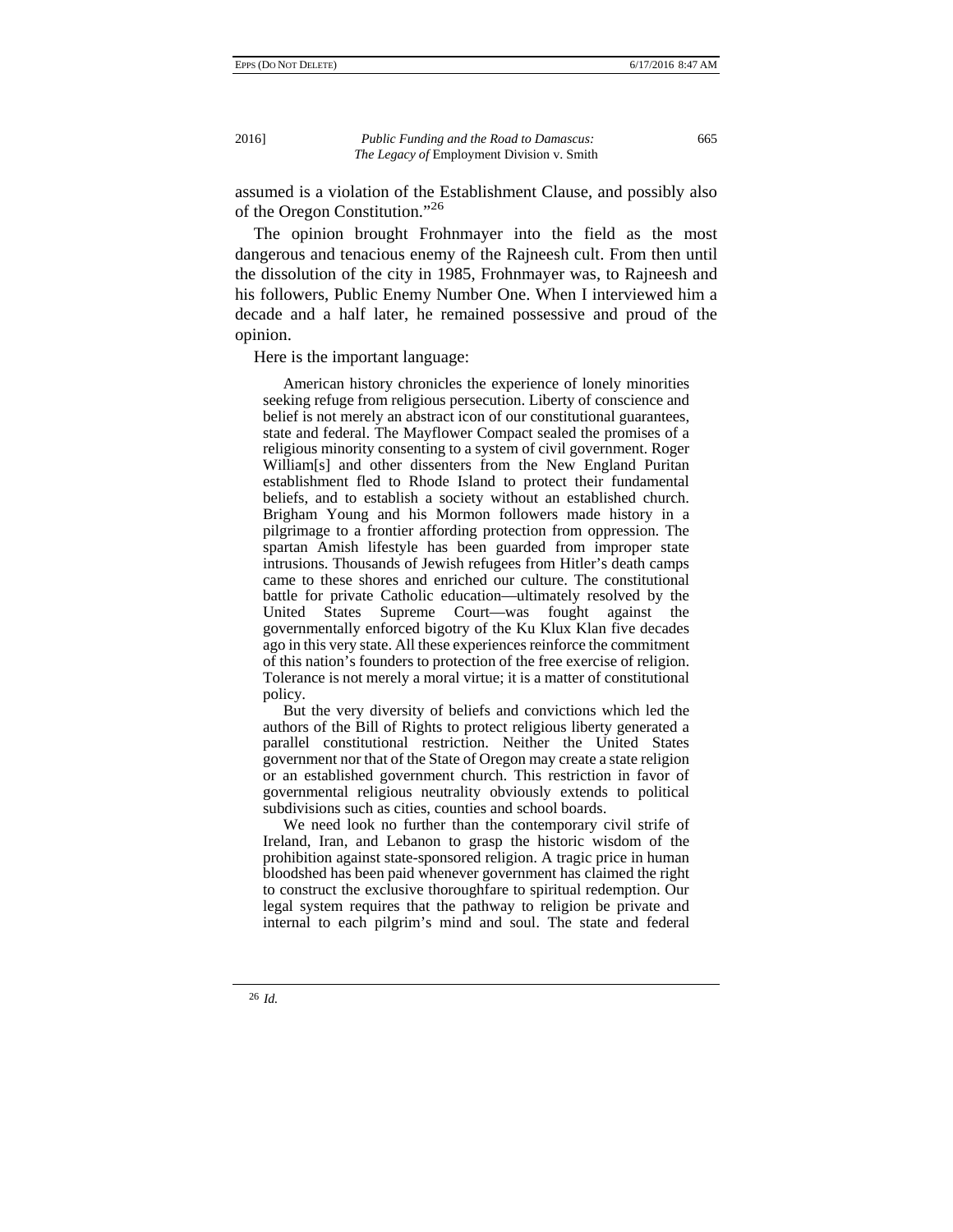constitutions do not permit the road to Damascus to be paved with public funds.27

This is probably the best single statement of Dave Frohnmayer's view of church and state. The focus is the use of public authority by private religious individuals or groups. But state power, and state funding, were precisely what Rajneesh and his followers demanded. Having gotten a taste of it from the incorporation of Rajneeshpuram, they proceeded to act out a kind of cautionary drama depicting the hazards of religious power. In 1983, the Rajneesh took control of the Antelope City Council and changed the name of the town to Rajneesh. The new government

renamed all the city streets after Hindu holy men, raised taxes in an apparent attempt to drive out the old-line residents, and filed a lawsuit to gain control of an Episcopal church that had been restored by volunteers as a community center. . . . [T]he new council majority also contracted out the town's police service to the Rajneesh Peace Force from the ranch. Soon the streets were patrolled by pink-clad *sanyassin* toting assault rifles. The Peace Force was not passive nightly patrols shone brilliant searchlights into the windows of non*sanyassin* residents. On several occasions they forced their way inside the homes of outspoken critics of Rajneesh to make threats and even arrests.28

In other words, public funds were not simply paving the road to Damascus—they were apparently funding a local version of the Spanish Inquisition.

At the same time, the cult underwent a remarkable overnight transformation. Rajneesh had preached for years that religion itself, and its rituals and rules, did not exist. He had asked the Immigration and Naturalization Service (INS) for a permanent U.S. visa under a program to license "religious workers." The INS refused the application—since Rajneesh stated that religion did not exist, they argued, he could not be a "religious worker." Almost at once, Rajneesh revised his doctrine. From now on, there would be a formal sect entitled the Religion of Rajneeshism, complete with designated scriptures, a seminary, and a three-level hierarchy of clergy.<sup>29</sup> The change proved unnecessary—Rajneesh won reversal of the deportation order on procedural grounds<sup>30</sup>—but the dizzying revision of doctrine and order, I suspect, made an impression on Frohnmayer.

<sup>27</sup> *Id.* at 23–24.

<sup>28</sup> EPPS, *supra* note 4, at 75.

<sup>29</sup> *Id.* at 76.

<sup>30</sup> *Id.*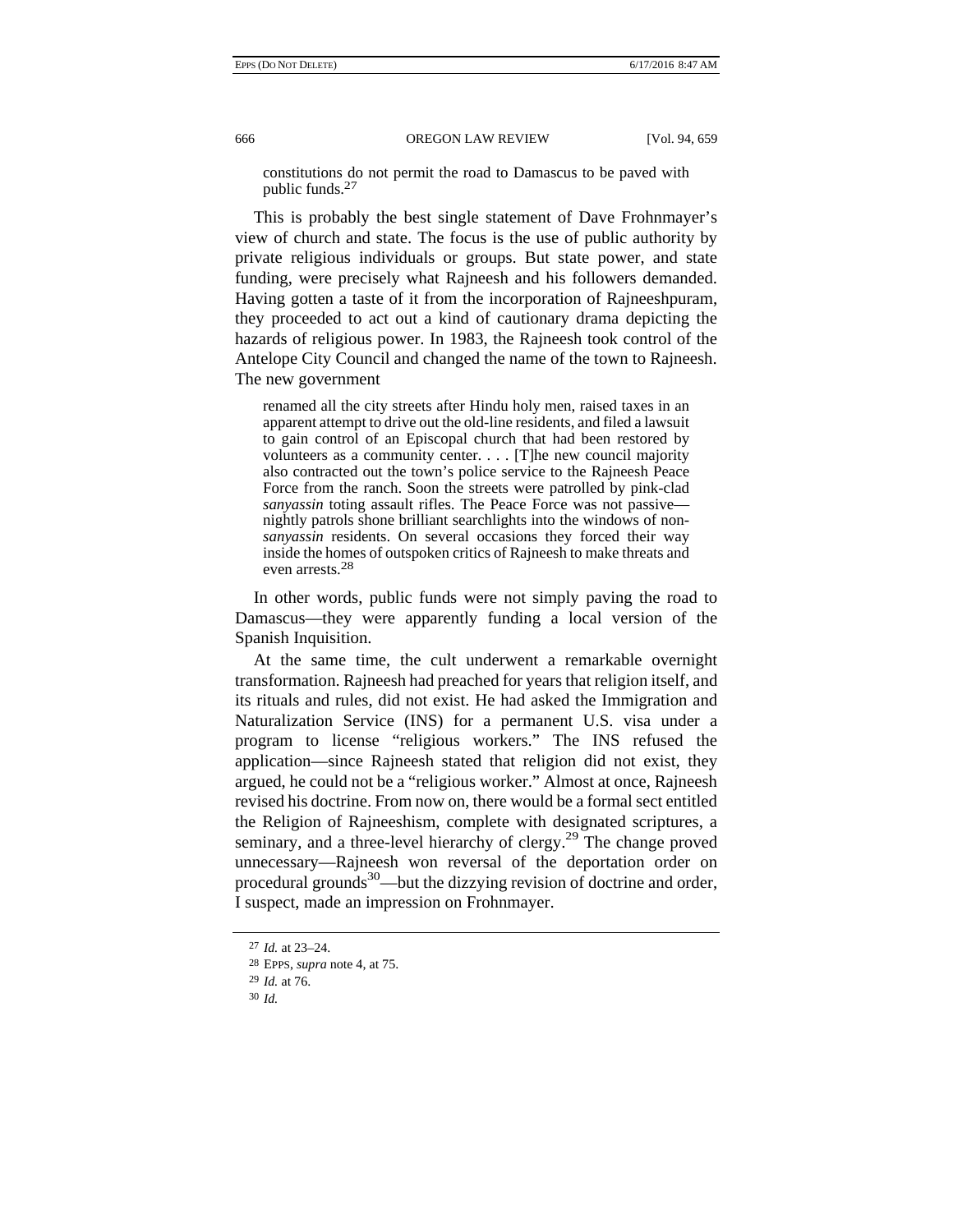The entire story of the unraveling of Rajneeshpuram is beyond the scope of this essay. But a few key points should be noted. First, the cult conducted the first (and so far as I know, only) germ-warfare attack ever within the United States, when its members attempted to sway a local election by poisoning a local salad bar with salmonella bacilli that might sicken anti-Rajneesh voters and keep them away from the polls.31 Second, once state authorities obtained a search warrant for Rajneeshpuram, they found not only extensive illegal eavesdropping tools but also a fully equipped biological-warfare laboratory, with some forensic evidence suggesting attempts to weaponize the AIDS virus. And, third, during the cult's death throes, Ma Anand Sheela and others commissioned *sanyassin* assassination teams that were to kill the U.S. Attorney Charles Turner, prominent investigative reporter Leslie Zaitz, $32$  and Frohnmayer himself.

Never having been the target of a criminal assassination conspiracy, I cannot make the following statement dogmatically. But I do think being such gets the potential victim's attention and perhaps might spur some hard thinking about how the situation arose. From my conversations with Frohnmayer, I think that after the Rajneeshpuram incident, he reached several unshakeable conclusions about religion and public life. First, protestations of goodwill from religious bodies and their adherents are to be taken with several grains of salt. Second, religion is not a static but a dynamic phenomenon, subject to rapid, unpredictable, and sometimes dangerous change. And third, state power ceded to the religious leads, more quickly than we might imagine, to the potential for blood in the streets.

The three lessons are, one by one, unassailable. However, as a system for evaluating religious freedom claims, they are incomplete. That is because Rajneeshpuram involved a specific type of religious freedom: a claim by an institutional religious body for privileges under and exemptions from the law. Rajneeshpuram was a corporation, with enormous wealth behind it and the services of its own in-house law firm, headed by a former partner in the Los Angeles superfirm Manatt,

<sup>31</sup> *See* JUDITH MILLER ET AL., GERMS: BIOLOGICAL WEAPONS AND AMERICA'S SECRET WAR 15–23 (2001).

<sup>32</sup> Three decades later, the irrepressible Zaitz became nationally prominent during the forty-one-day standoff between law enforcement and a group of self-styled "militiamen" who had taken control of the Malheur National Wildlife Refuge. *E.g.*, Les Zaitz, *Burns Residents Confront Militia Over Fears of Violence*, OREGONIAN (Jan. 2, 2016, 6:45 PM), http://www.oregonlive.com/pacific-northwest-news/index.ssf/2016/01/burns\_residents \_confront\_milit.html.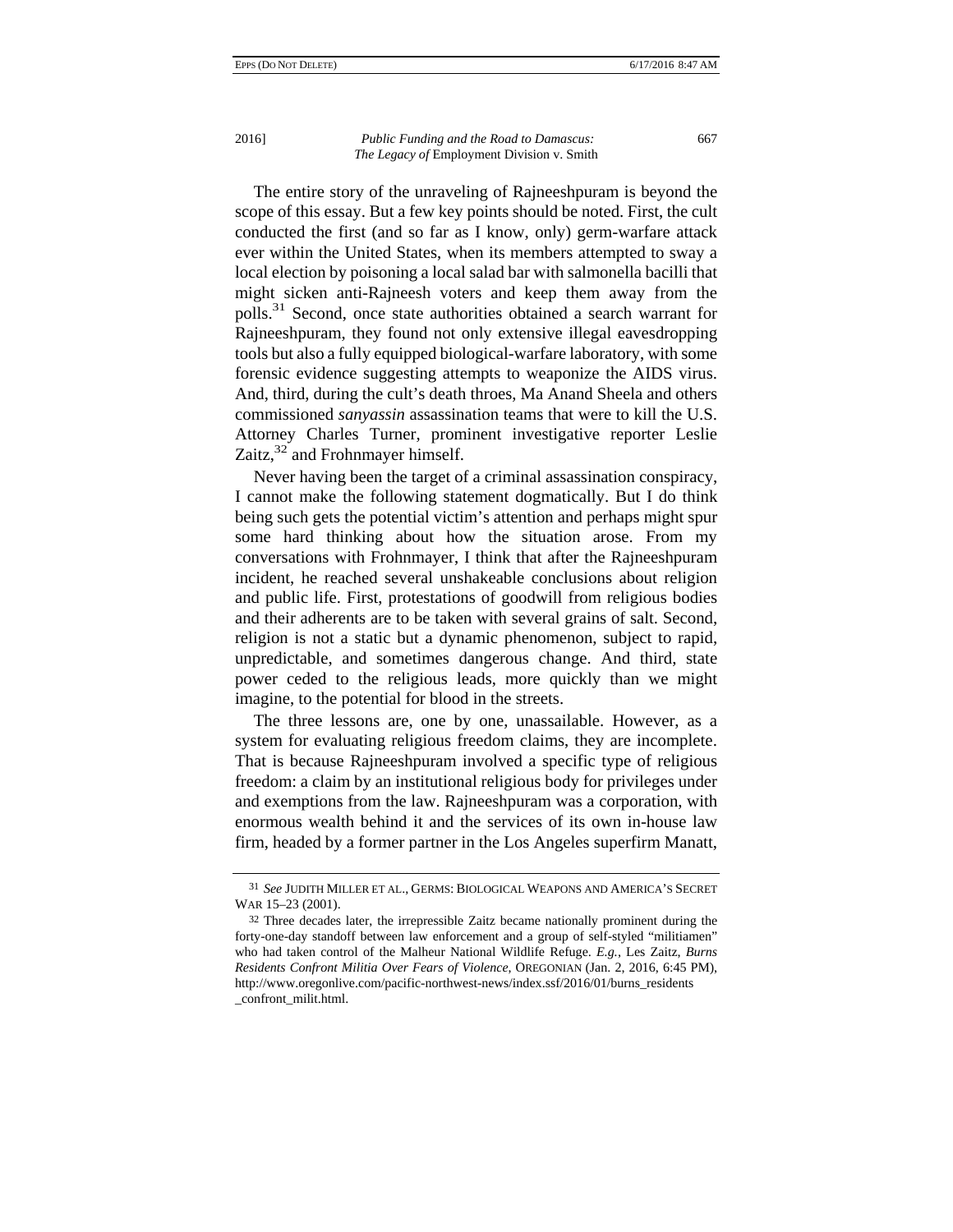Phelps, Rothenberg  $&$  Tunny.<sup>33</sup> It was in many ways the equivalent of the Church of Jesus Christ of Latter-Day Saints, or Hobby Lobby Stores. Regulatory and legal concessions to such bodies embue them, in effect, with the force of law to work their will on those subject to their authority. Usually they do so in a way slightly less malign than did the Rajneesh commune; but the reality of institutional power, reinforced by legal exemption and tolerance, is formidable.

Religious freedom claims, however, come in two forms.<sup>34</sup> There is no question that "the free exercise" of religion must protect, to some degree, church bodies. The term itself originally meant a dispensation granted by a prince to religious bodies to hold their services—their "exercises"<sup>35</sup>—publicly without fear of reprisal. But there is a second form, and it is the form that, until after *Smith*, almost entirely shaped the American constitutional concept of "free exercise." That second form arises when a solitary citizen faces the power of the state with nothing—often, as in Al Smith's case, not even the support of his own church structure—but the power of his or her conscience, which counsels resistance to some social norm. The quintessential case involved unemployment compensation—the very issue presented by the facts of *Smith—*and involved claimants whose faith would not allow them to conform their conduct to the dictates of their employer.

Frohnmayer's cautions, however well taken with regard to institutional claims of free exercise, are best applied warily to individual claims. In the latter cases, there is no demand for cession of state power to an organized body that will apply it to others. The individual simply wants to practice his faith without being overwhelmed or penalized by the demands of an unsympathetic minority. Such claimants do not seek power at all; they seek protection from the power of the state.

This was the posture of *Smith* when the Oregon Attorney General's office became involved in it. But the state reacted to Smith and Black's claims as if they were demanding a four-lane state highway to Damascus. The state's opposition to their claims was unyielding. When the Oregon Board of Pharmacy sought to defuse the case by changing

<sup>33</sup> *Rajneeshee Antics Raise Eyebrows in Legal Arena*, OREGONIAN (July 11, 1985, 4:10 PM), http://www.oregonlive.com/rajneesh/index.ssf/1985/07/rajneeshee\_antics\_raise\_eye bro.html.

<sup>34</sup> These ideas about "the free exercise of religion" are explored in Garrett Epps, *What We Talk About When We Talk About Free Exercise*, 30 ARIZ. ST. L.J. 563 (1998).

<sup>35</sup> *Exercise, n.*, OXFORD ENGLISH DICTIONARY, http://www.oed.com/view/Entry/66088 ?rskey=JOvL9L&result=1#eid (last visited Apr. 21, 2016) (see definition 10).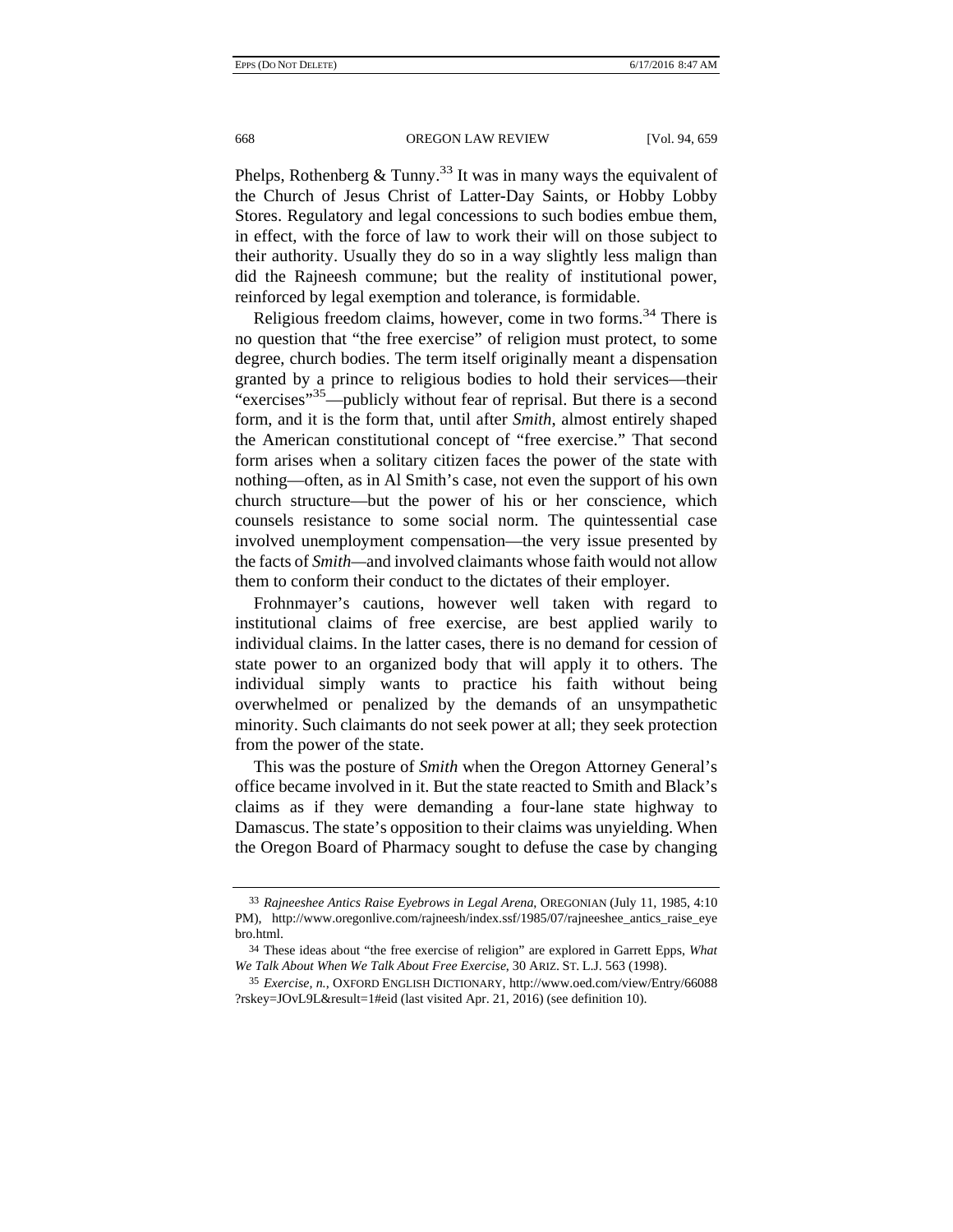the language of the state's regulations to render religious use of peyote non-criminal, Frohnmayer convened a special meeting and insisted they reverse it. When the case was nearly settled before oral argument in *Smith*, the state insisted on terms that were rejected by the claimants as humiliating and punitive. Whether more generous terms might have permitted the settlement to succeed we will never know. What we do know is that by the time the case reached the Supreme Court twice, it had bypassed a lot of off-ramps.

The reason why, I think, is that the attorney general, and the state's legal and law enforcement apparatus itself, had come to think in terms of the kind of challenge represented by Rajneeshpuram. Certainly that conceptual backdrop explains one of the most important moments in the state's preparations for the case. Frohnmayer, during our interviews, explained it with great relish; for him it was a fond memory.

 "Why can't you argue that the internal controls of the religion are sufficient for the state to cede over regulatory authority to the religion itself rather than retaining it with the government?" Frohnmayer recalls asking himself. "The answer is this—that religions change. Once authority to regulate practices is ceded out of government hands for all eternity, you have ceded away the possibility of regulating something that could become very dangerous. That is a killer argument. All of us heard it at the same time and said, 'That's a killer."36

Frohnmayer built the conclusion of his argument around this trope:

 And there is a final and critical point here related to our health and safety interest. That is that denominational practices, and indeed individual believers, even in long-standing religions, can and do change. They change the nature of their religious beliefs, they change the nature of their doctrine, and that is the very essence of freedom of religion and belief. So a constitutional exemption that is bound in time and place is very risky. If we exempt a practice, even if we are presently satisfied by its safety, control passes forever into private hands. And that is proper. But then we must ask, before we let that control pass in the form of a constitutional exemption, denomination specific or not, now and in the future, what are the contours of that exemption and how will it be conferred. Because if the denominational or church controls weaken or change, there are still enshrined in the Bill of Rights a permanent exemption for the practices of that religion.<sup>37</sup>

<sup>36</sup> EPPS, *supra* note 2, at 209.

<sup>37</sup> Oral Argument at 25:47, Emp't Div., Dep't of Human Res. v. Smith, 494 U.S. 872 (1990) (No. 70-18), https://www.oyez.org/cases/1989/88-1213.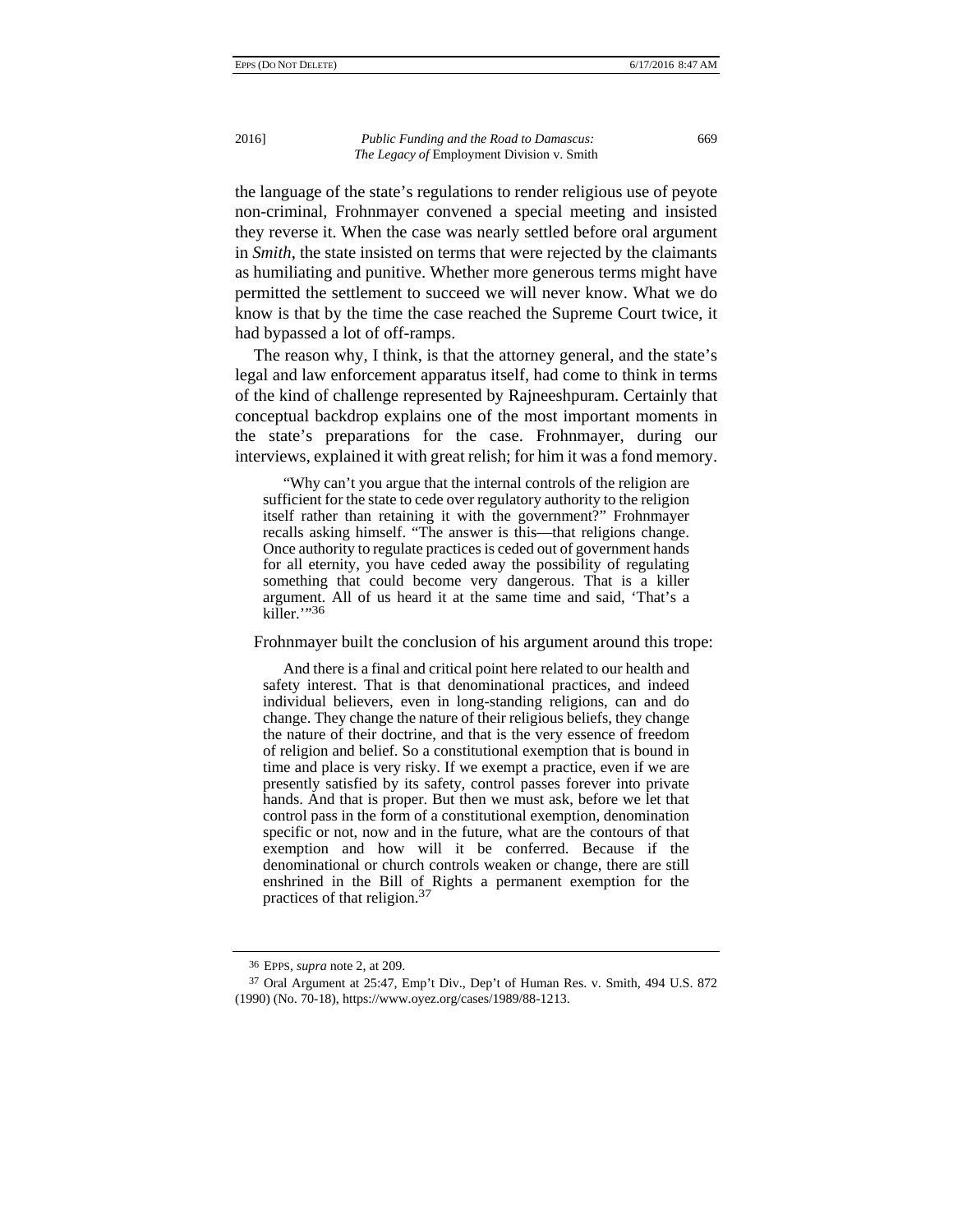## 670 OREGON LAW REVIEW [Vol. 94, 659

There is only one problem with this argument. While it applied strongly to the Rajneeshpuram situation, it did not apply at all to the case at hand. Smith and Black had not asked the Court to exempt peyote religion from governmental regulation for all time. First, they were seeking only their unemployment compensation—the challenge to the criminal penalty for peyote use had been injected into the case by the Supreme Court. Second, peyote religion is in fact almost certainly the most tightly regulated religious tradition in the United States. The growth, harvesting, sale, distribution, and use of peyote takes place comfortably inside a web of state and federal regulations—ones that no one has challenged in this or any other case.

The "killer argument" found an echo in the eventual opinion written by Justice Scalia in *Smith*, in which he said that "Respondents urge us to hold, quite simply, that when otherwise prohibitable conduct is accompanied by religious convictions, not only the convictions but the conduct itself must be free from governmental regulation."38 Of course the flesh-and-blood respondents, Smith and Black, made no such "simpl[e]" claim for blanket exemption. Governmental regulation was not their target. It was, in the first instance, governmental *discrimination* in benefits against those who practice their religion, and, after the Court itself had forced the issue, some measure of *protection* by the Constitution when the power of the state decided their religious practice should be destroyed by operation of the law.

In effect, *Smith* is the last skirmish in the battle of Rajneeshpuram. And it has landed us here, in 2016, as the nation tries to make sense out of social change—social change that many religious traditions have strenuously opposed and indeed have (some at least) vowed to reverse. These claimants of religious freedom, by and large, are of the first type—bodies such as the Catholic Church—who seek to be able to maintain discriminatory treatment of same-sex married couples because they object to the laws that allow them to marry; and for-profit corporations who wish to deprive their employees of full contraceptive coverage because their owners' religion teaches that some methods are sinful. These are demands by the economically powerful that additional power be ceded to them by the state, to be wielded over parties not represented in the dispute. And in the final irony, the new demand being put forward is that state officials themselves must not be required to provide state services to same-sex couples if the officials have

<sup>38</sup> Emp't Div., Dep't of Human Res. v. Smith, 494 U.S. 872, 882 (1990).